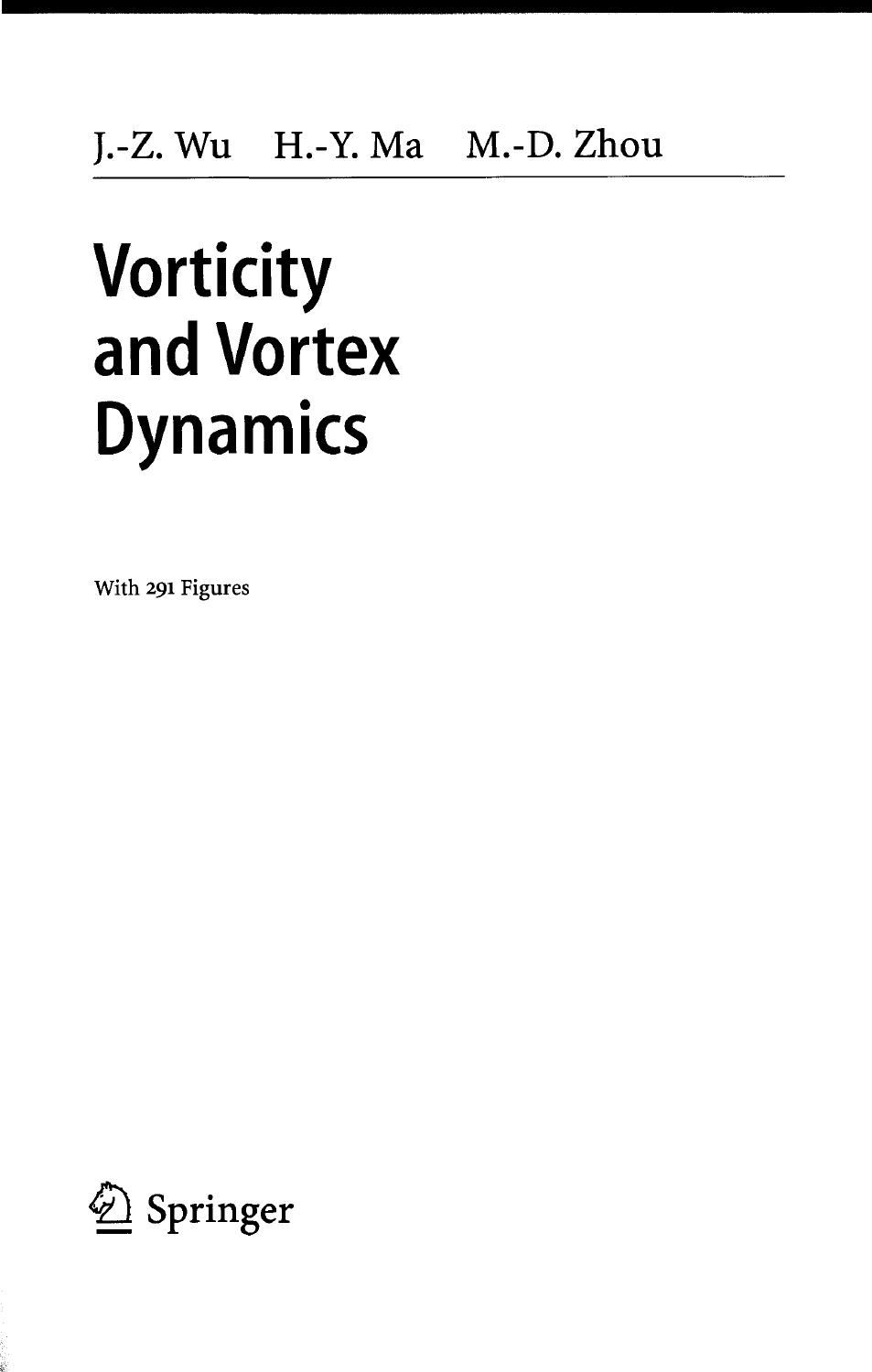## Contents

|  | 1.1 Fundamental Processes in Fluid Dynamics |  |  |  |  |  |
|--|---------------------------------------------|--|--|--|--|--|
|  |                                             |  |  |  |  |  |
|  |                                             |  |  |  |  |  |
|  |                                             |  |  |  |  |  |
|  |                                             |  |  |  |  |  |

### **Part I Vorticity Dynamics**

| 2 |               |       | Fundamental Processes in Fluid Motion  13                          |     |
|---|---------------|-------|--------------------------------------------------------------------|-----|
|   | 2.1           |       |                                                                    |     |
|   |               | 2.1.1 | Descriptions and Visualizations of Fluid Motion $\ldots \ldots$ 13 |     |
|   |               | 2.1.2 | Deformation Kinematics. Vorticity and Dilatation                   | 18  |
|   |               | 2.1.3 |                                                                    |     |
|   | $2.2^{\circ}$ |       | Fundamental Equations of Newtonian Fluid Motion                    | -25 |
|   |               | 2.2.1 |                                                                    |     |
|   |               | 2.2.2 | Balance of Momentum and Angular Momentum 26                        |     |
|   |               | 2.2.3 |                                                                    |     |
|   |               | 2.2.4 | Boundary Conditions. Fluid-Dynamic Force                           |     |
|   |               |       |                                                                    |     |
|   |               | 2.2.5 | Effectively Inviscid Flow and Surface                              |     |
|   |               |       |                                                                    |     |
|   | 2.3           |       |                                                                    |     |
|   |               | 2.3.1 |                                                                    |     |
|   |               | 2.3.2 | Integral Expression of Decomposed Vector Fields                    | 40  |
|   |               | 2.3.3 |                                                                    |     |
|   |               | 2.3.4 |                                                                    |     |
|   |               | 2.3.5 |                                                                    |     |
|   | 2.4           |       |                                                                    |     |
|   |               | 2.4.1 | Triple Decomposition of Strain Rate                                |     |
|   |               |       |                                                                    |     |
|   |               |       |                                                                    |     |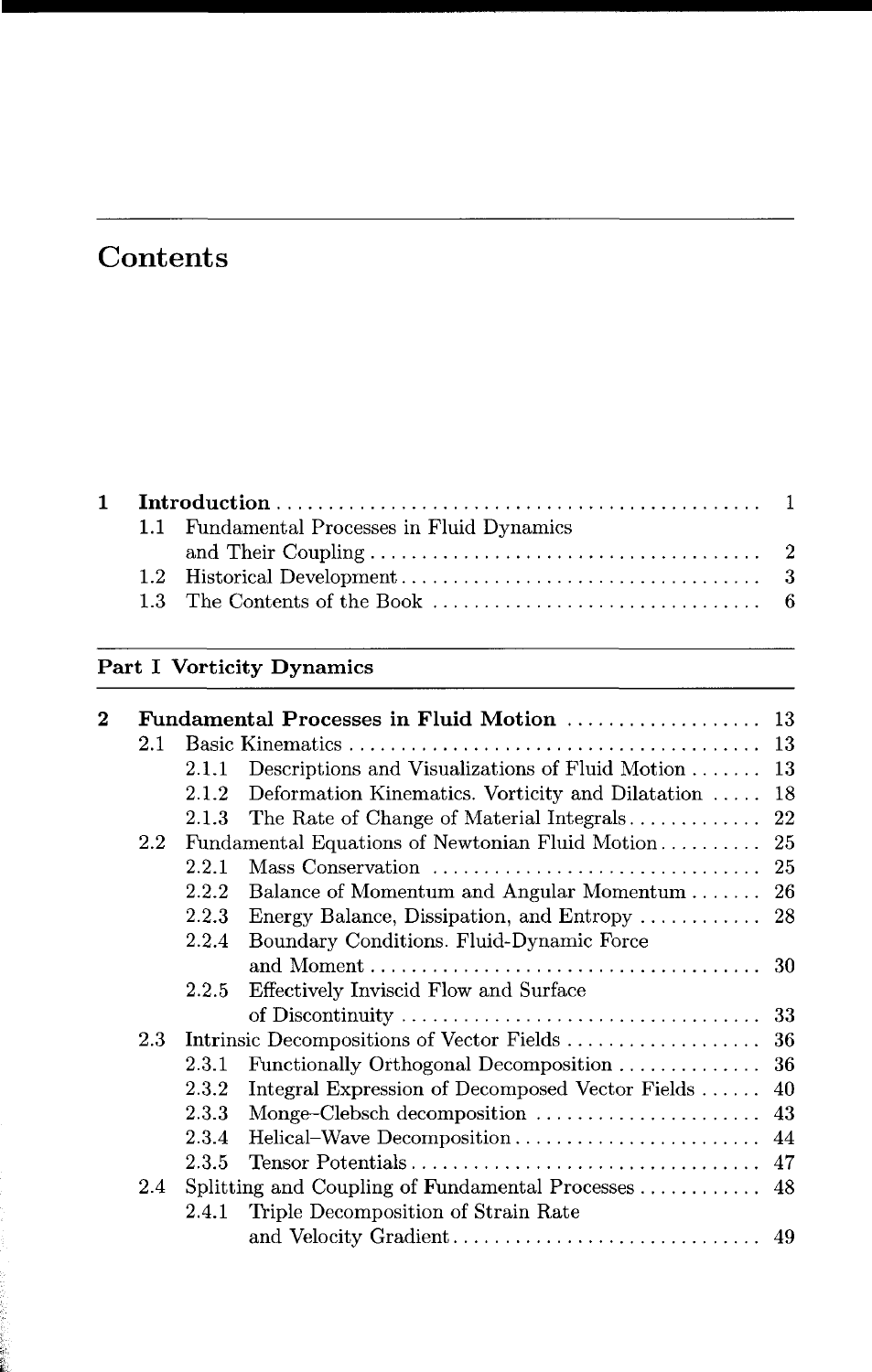| VIII | Contents |
|------|----------|
|      |          |

| 2.4.2 Triple Decomposition of Stress Tensor |  |
|---------------------------------------------|--|
|                                             |  |
| 2.4.3 Internal and Boundary Coupling        |  |
|                                             |  |
|                                             |  |
|                                             |  |

| 3 |                  |       |                                               |
|---|------------------|-------|-----------------------------------------------|
|   | 3.1              |       |                                               |
|   | 3.2              |       |                                               |
|   |                  | 3.2.1 |                                               |
|   |                  | 3.2.2 |                                               |
|   |                  | 3.2.3 | 83                                            |
|   | 3.3 <sub>1</sub> |       | 85                                            |
|   |                  | 3.3.1 | Complex Lamellar, Beltrami,                   |
|   |                  |       | and Generalized Beltrami Flows<br>86          |
|   |                  | 3.3.2 | Lamb Vector Integrals, Helicity,              |
|   |                  |       |                                               |
|   | 3.4              |       |                                               |
|   |                  | 3.4.1 |                                               |
|   |                  | 3.4.2 |                                               |
|   | $3.5\,$          |       |                                               |
|   |                  | 3.5.1 | Vorticity Evolution in Physical               |
|   |                  |       |                                               |
|   |                  | 3.5.2 |                                               |
|   |                  | 3.5.3 |                                               |
|   | $3.6\,$          |       |                                               |
|   |                  | 3.6.1 | Local and Integral Conservation Theorems  109 |
|   |                  | 3.6.2 |                                               |
|   |                  | 3.6.3 |                                               |
|   |                  | 3.6.4 | Relabeling Symmetry and Energy Extremum  120  |
|   |                  | 3.6.5 | Viscous Circulation-Preserving Flow  125      |
|   |                  |       |                                               |

| 4 |  |                                                         |
|---|--|---------------------------------------------------------|
|   |  |                                                         |
|   |  | 4.1.1 Nonconservative Body Force                        |
|   |  |                                                         |
|   |  |                                                         |
|   |  | 4.1.3 Viscosity Diffusion, Dissipation, and Creation    |
|   |  |                                                         |
|   |  | 4.1.4 Unidirectional and Quasiparallel Shear Flows  144 |

 $\mathcal{L}^{\text{max}}_{\text{max}}$  and  $\mathcal{L}^{\text{max}}_{\text{max}}$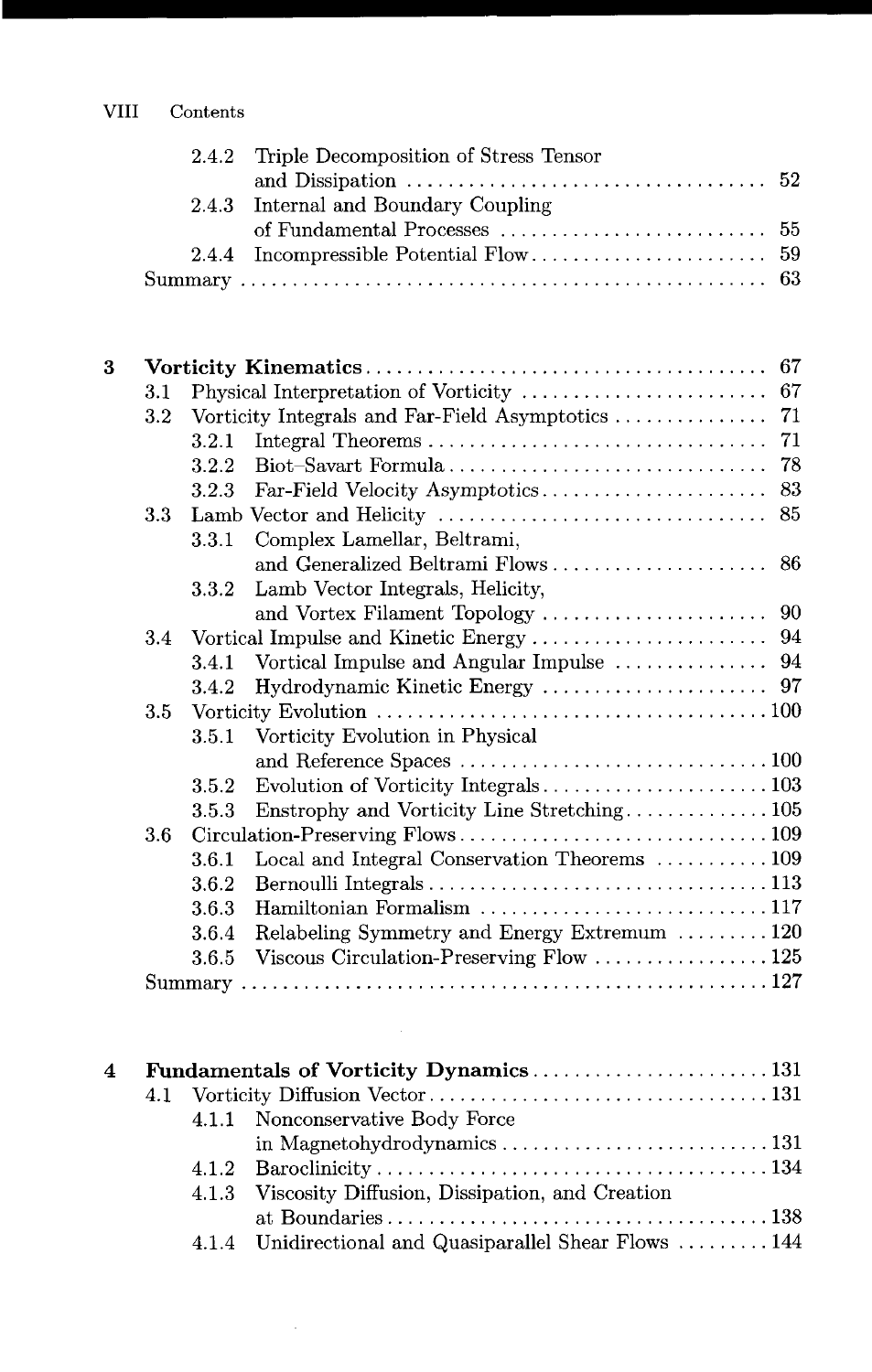| 4.2 |       |                                                        |
|-----|-------|--------------------------------------------------------|
|     | 4.2.1 | Stokes Approximation of Flow Over Sphere 150           |
|     | 4.2.2 | Oseen Approximation of Flow Over Sphere  153           |
|     | 4.2.3 | Separated Vortex and Vortical Wake155                  |
|     | 4.2.4 |                                                        |
|     |       | 4.3 Vorticity Dynamics in Boundary Layers  161         |
|     | 4.3.1 | Vorticity and Lamb Vector in Solid-Wall                |
|     |       |                                                        |
|     | 4.3.2 | Vorticity Dynamics in Free-Surface Boundary Layer  168 |
| 4.4 |       |                                                        |
|     | 4.4.1 |                                                        |
|     | 4.4.2 |                                                        |
|     |       |                                                        |
|     | 4.4.4 |                                                        |
| 4.5 |       | Vorticity-Based Formulation                            |
|     |       |                                                        |
|     | 4.5.1 |                                                        |
|     | 4.5.2 | Boundary Vorticity–Pressure Coupling  190              |
|     | 4.5.3 | A Locally Decoupled Differential Formulation 191       |
|     | 4.5.4 | An Exact Fully Decoupled Formulation  197              |
|     |       |                                                        |

| 5. |     |       | Vorticity Dynamics in Flow Separation 201             |
|----|-----|-------|-------------------------------------------------------|
|    | 5.1 |       | Flow Separation and Boundary-Layer Separation  201    |
|    | 5.2 |       | Three-Dimensional Steady Flow Separation 204          |
|    |     | 5.2.1 | Near-Wall Flow in Terms of On-Wall Signatures205      |
|    |     | 5.2.2 |                                                       |
|    |     | 5.2.3 |                                                       |
|    |     | 5.2.4 | A Special Result on Curved Surface 215                |
|    | 5.3 |       | Steady Boundary Layer Separation 216                  |
|    |     | 5.3.1 | Goldstein's Singularity and Triple-Deck Structure 218 |
|    |     | 5.3.2 | Triple-Deck Equations and Interactive                 |
|    |     |       |                                                       |
|    |     | 5.3.3 | Boundary-Layer Separation in Two Dimensions 227       |
|    |     | 5.3.4 | Boundary-Layer Separation in Three Dimensions 229     |
|    | 5.4 |       |                                                       |
|    |     | 5.4.1 | Physical Phenomena of Unsteady                        |
|    |     |       | Boundary-Layer Separation 235                         |
|    |     | 5.4.2 | Lagrangian Theory of Unsteady Boundary Layer          |
|    |     |       |                                                       |
|    |     | 5.4.3 |                                                       |
|    |     |       |                                                       |
|    |     |       |                                                       |

i<br>Sk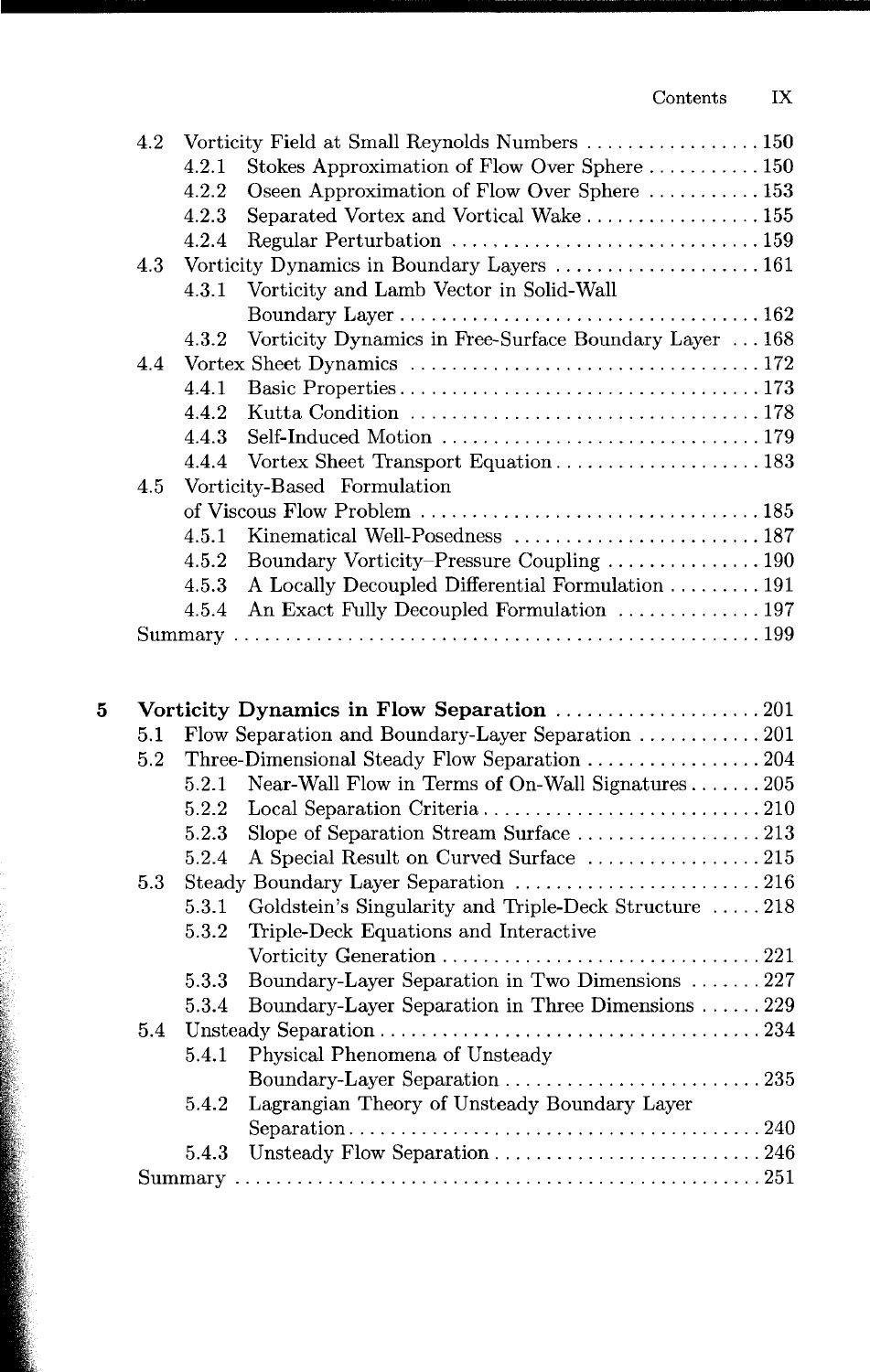#### **Part II Vortex Dynamics**

| 6 |     |       |                                                      |
|---|-----|-------|------------------------------------------------------|
|   | 6.1 |       |                                                      |
|   | 6.2 |       |                                                      |
|   |     | 6.2.1 | Stretch-Free Columnar Vortices 260                   |
|   |     | 6.2.2 | Viscous Vortices with Axial Stretching 263           |
|   |     | 6.2.3 | Conical Similarity Swirling Vortices268              |
|   | 6.3 |       |                                                      |
|   |     | 6.3.1 | General Formulation and Induced Velocity272          |
|   |     | 6.3.2 | Fraenkel-Norbury Family and Hill Spherical Vortex277 |
|   |     | 6.3.3 | Thin-Cored Pure Vortex Ring: Direct Method281        |
|   |     | 6.3.4 | Thin-Cored Swirling Vortex Rings: Energy Method  283 |
|   | 6.4 |       |                                                      |
|   |     | 6.4.1 | Strained Elliptic Vortex Patches285                  |
|   |     | 6.4.2 |                                                      |
|   |     | 6.4.3 |                                                      |
|   | 6.5 |       | Asymptotic Strained Vortex Solutions295              |
|   |     | 6.5.1 | Matched Asymptotic Expansion                         |
|   |     |       | and Canonical Equations 296                          |
|   |     | 6.5.2 | Strained Solution in Distant Vortex Dipole 303       |
|   |     | 6.5.3 | Vortex in Triaxial Strain Field 306                  |
|   | 6.6 |       |                                                      |
|   |     | 6.6.1 |                                                      |
|   |     | 6.6.2 | An Analytical Comparison of the Criteria 314         |
|   |     | 6.6.3 | Test Examples and Discussion 316                     |
|   |     |       |                                                      |
|   |     |       |                                                      |
| 7 |     |       |                                                      |
|   | 7.1 |       | Topological Theory of Separated Flows 323            |
|   |     | 7.1.1 | Fixed Points and Closed Orbits                       |
|   |     |       |                                                      |
|   |     | 7.1.2 | Closed and Open Separations 327                      |
|   |     | 7.1.3 | Fixed-Point Index and Topology                       |
|   |     |       |                                                      |
|   |     | 7.1.4 | Structural Stability and Bifurcation                 |
|   |     |       |                                                      |
|   | 7.2 |       | Steady Separated Bubble Flows in Euler Limit 339     |
|   |     | 7.2.1 | Prandtl-Batchelor Theorem 340                        |
|   |     | 7.2.2 | Plane Prandtl-Batchelor Flows346                     |
|   |     | 7.2.3 | Steady Global Wake in Euler Limit 350                |
|   | 7.3 |       | Steady Free Vortex-Layer Separated Flow 352          |
|   |     | 7.3.1 | Slender Approximation of Free Vortex Sheet 353       |
|   |     |       |                                                      |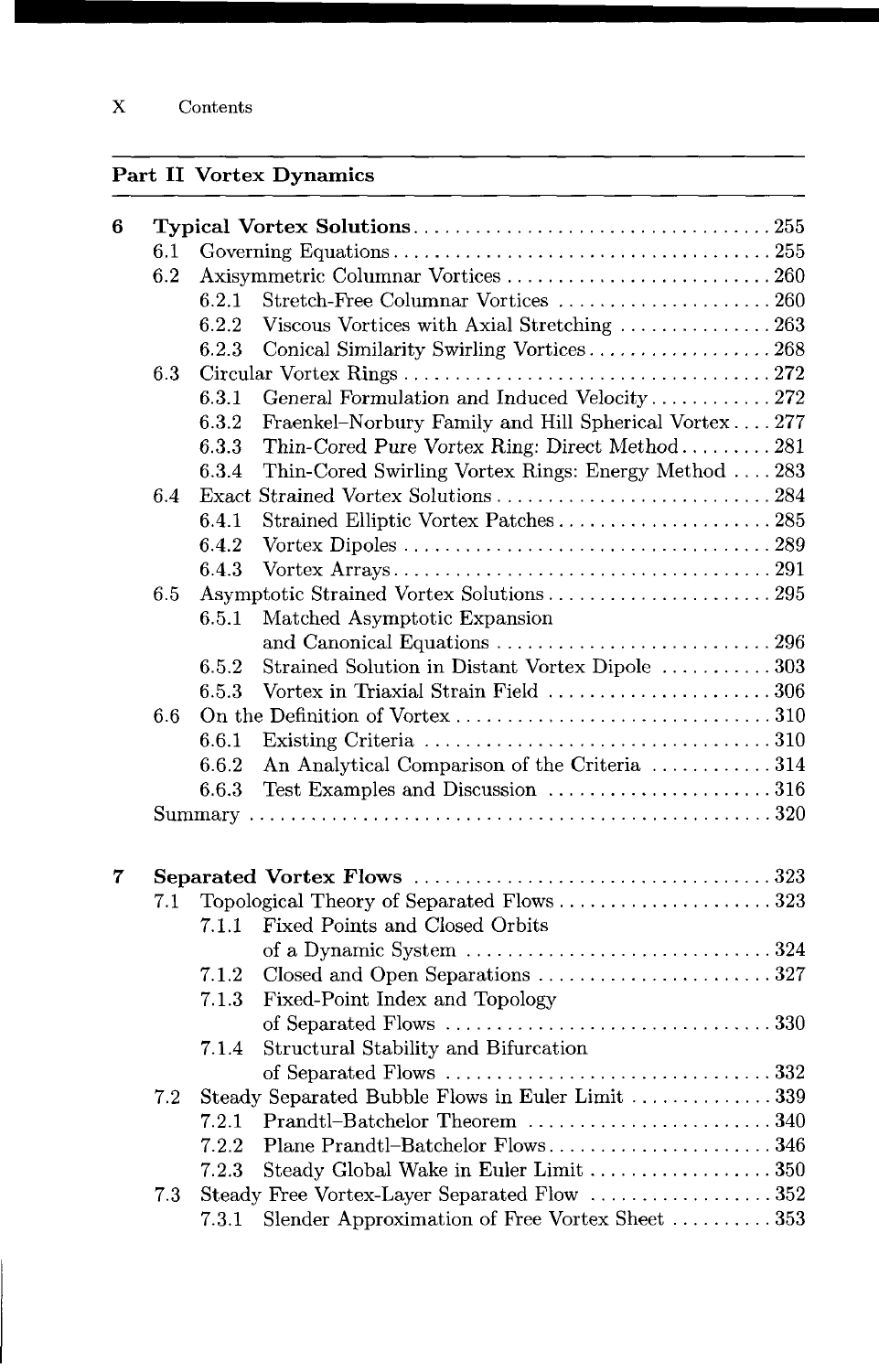|   |     | 7.3.2 | Vortex Sheets Shed from Slender Wing359                  |
|---|-----|-------|----------------------------------------------------------|
|   |     | 7.3.3 | Stability of Vortex Pairs Over Slender Conical Body  361 |
|   | 7.4 |       | Unsteady Bluff-Body Separated Flow 366                   |
|   |     | 7.4.1 |                                                          |
|   |     | 7.4.2 | Formation of Vortex Shedding 372                         |
|   |     | 7.4.3 | A Dynamic Model of the $(St, C_D, Re)$ Relationship  376 |
|   |     |       |                                                          |
|   |     |       |                                                          |
| 8 |     |       | Core Structure, Vortex Filament,                         |
|   |     |       |                                                          |
|   | 8.1 |       | Vortex Formation and Core Structure383                   |
|   |     | 8.1.1 | Vortex Formation by Vortex-Layer Rolling Up 384          |
|   |     | 8.1.2 | Quasicylindrical Vortex Core387                          |
|   |     | 8.1.3 | Core Structure of Typical Vortices390                    |
|   |     | 8.1.4 |                                                          |
|   | 8.2 |       | Dynamics of Three-Dimensional Vortex Filament 399        |
|   |     | 8.2.1 | Local Induction Approximation  401                       |
|   |     | 8.2.2 | Vortex Filament with Finite Core and Stretching  407     |
|   |     | 8.2.3 | Nonlocal Effects of Self-Stretch                         |
|   |     |       |                                                          |
|   | 8.3 |       | Motion and Interaction of Multiple Vortices 418          |
|   |     | 8.3.1 | Two-Dimensional Point-Vortex System 418                  |
|   |     | 8.3.2 |                                                          |
|   |     | 8.3.3 |                                                          |
|   | 8.4 |       |                                                          |
|   |     | 8.4.1 | Interaction of Vortex with a Body  435                   |
|   |     | 8.4.2 | Interaction of Vortex with Fluid Interface  441          |
|   |     |       |                                                          |
|   |     |       |                                                          |

#### **Part III Vortical Flow Instability, Transition and Turbulence**

| 9 |         | Vortical-Flow Stability and Vortex Breakdown 451                                     |
|---|---------|--------------------------------------------------------------------------------------|
|   | 9.1     | Fundamentals of Hydrodynamic Stability  451                                          |
|   |         | 9.1.1 Normal-Mode Linear Stability  453                                              |
|   |         | 9.1.2 Linear Instability with Non-normal Operator $\dots \dots \dots$ 458            |
|   |         | 9.1.3 Energy Method and Inviscid Arnold Theory $\dots \dots \dots 462$               |
|   |         | 9.1.4 Linearized Disturbance Lamb Vector                                             |
|   |         | and the Physics of Instability $\dots \dots \dots \dots \dots \dots \dots \dots 467$ |
|   | $9.2 -$ |                                                                                      |
|   |         | 9.2.1 Instability of Parallel Shear Flow  469                                        |
|   |         | 9.2.2 Instability of free shear flow $\ldots \ldots \ldots \ldots \ldots \ldots 472$ |
|   |         | 9.2.3 Instability of Boundary Layer  475                                             |
|   |         | $9.2.4$ Non-Normal Effects in Shear-Flow Instability 477                             |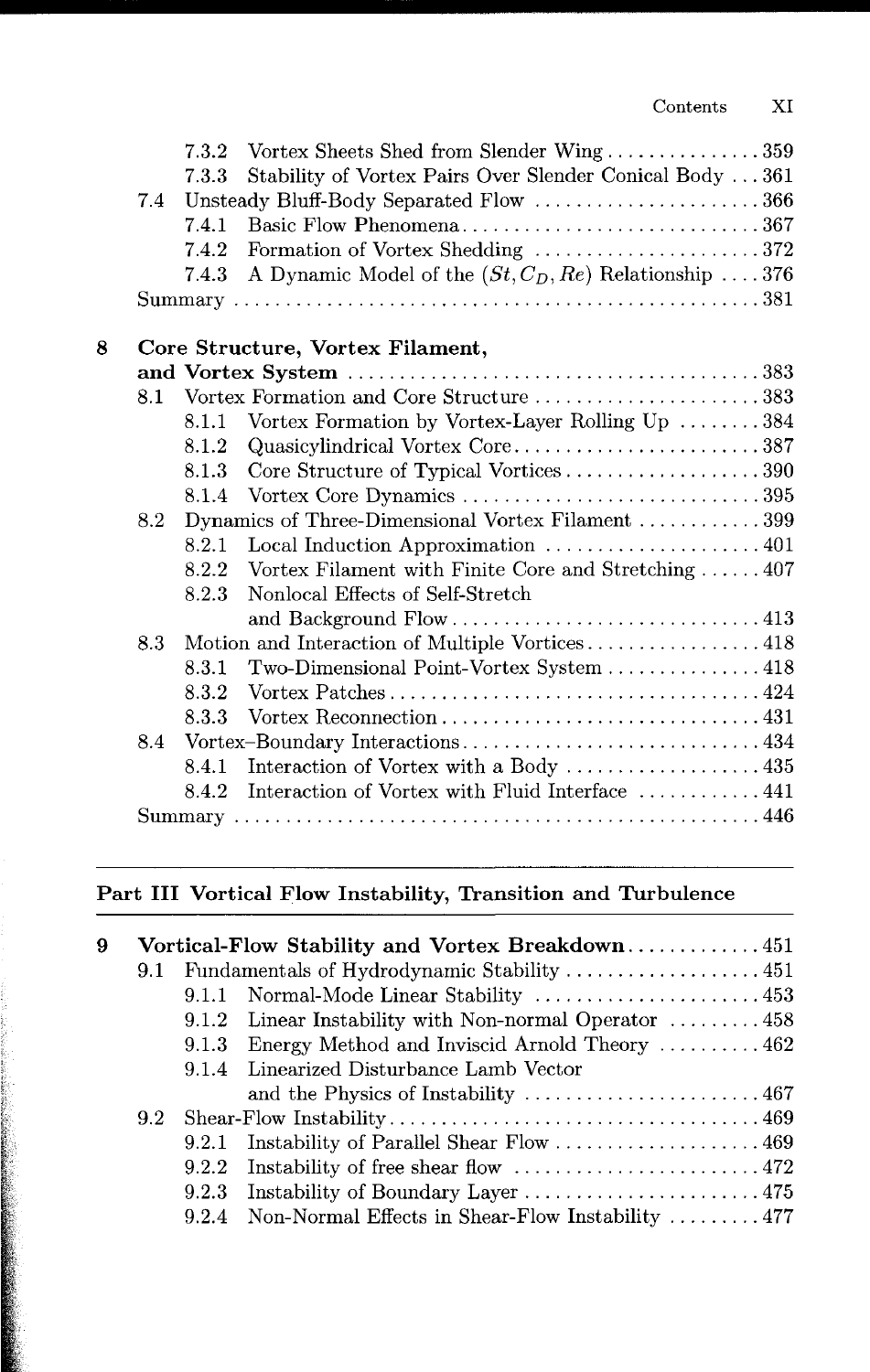|    | 9.3 |       | Instability of Axisymmetric Columnar Vortices  480 |
|----|-----|-------|----------------------------------------------------|
|    |     | 9.3.1 |                                                    |
|    |     | 9.3.2 | Temporal Instability of Swirling Flow  481         |
|    |     | 9.3.3 | Absolute and Convective Instability                |
|    |     |       |                                                    |
|    |     | 9.3.4 | Non-Modal Instability of Vortices  488             |
|    | 9.4 |       |                                                    |
|    |     | 9.4.1 |                                                    |
|    |     | 9.4.2 | A Columnar Vortex in a Strained Field  496         |
|    |     | 9.4.3 |                                                    |
|    | 9.5 |       |                                                    |
|    |     | 9.5.1 | Vorticity-Dynamics Mechanisms                      |
|    |     |       |                                                    |
|    |     | 9.5.2 | Onset of Vortex Breakdown:                         |
|    |     |       |                                                    |
|    |     | 9.5.3 | Vortex Breakdown Development: AI/CI Analysis 511   |
|    |     |       |                                                    |
|    |     |       |                                                    |
|    |     |       |                                                    |
| 10 |     |       | Vortical Structures in Transitional and Turbulent  |
|    |     |       |                                                    |
|    |     |       |                                                    |

|  | 10.1.2 Scaling Problem in Coherent Structure522                    |  |
|--|--------------------------------------------------------------------|--|
|  |                                                                    |  |
|  | 10.2 Vortical Structures in Free Shear Flows 526                   |  |
|  | 10.2.1 Instability of Free Shear Layers and Formation              |  |
|  |                                                                    |  |
|  | 10.2.2 The Secondary Instability and Formation                     |  |
|  |                                                                    |  |
|  | 10.2.3 Vortex Interaction and Small-Scale Transition532            |  |
|  | 10.3 Vortical Structures in Wall-Bounded Shear Layers 535          |  |
|  | 10.3.1 Tollmien-Schlichting Instability and Formation              |  |
|  |                                                                    |  |
|  | 10.3.2 Secondary Instability and Self-Sustaining Cycle             |  |
|  | of Structure Regeneration 539                                      |  |
|  | 10.3.3 Small-Scale Transition in Boundary Layers 541               |  |
|  | 10.3.4 A General Description of Turbulent Boundary Layer           |  |
|  |                                                                    |  |
|  | 10.3.5 Streamwise Vortices and By-Pass Transition 548              |  |
|  | 10.4 Some Theoretical Aspects in Studying Coherent Structures  550 |  |
|  |                                                                    |  |
|  | 10.4.2 On Vorticity Transport Equations 556                        |  |
|  | 10.4.3 Vortex Core Dynamics and Polarized                          |  |
|  |                                                                    |  |
|  |                                                                    |  |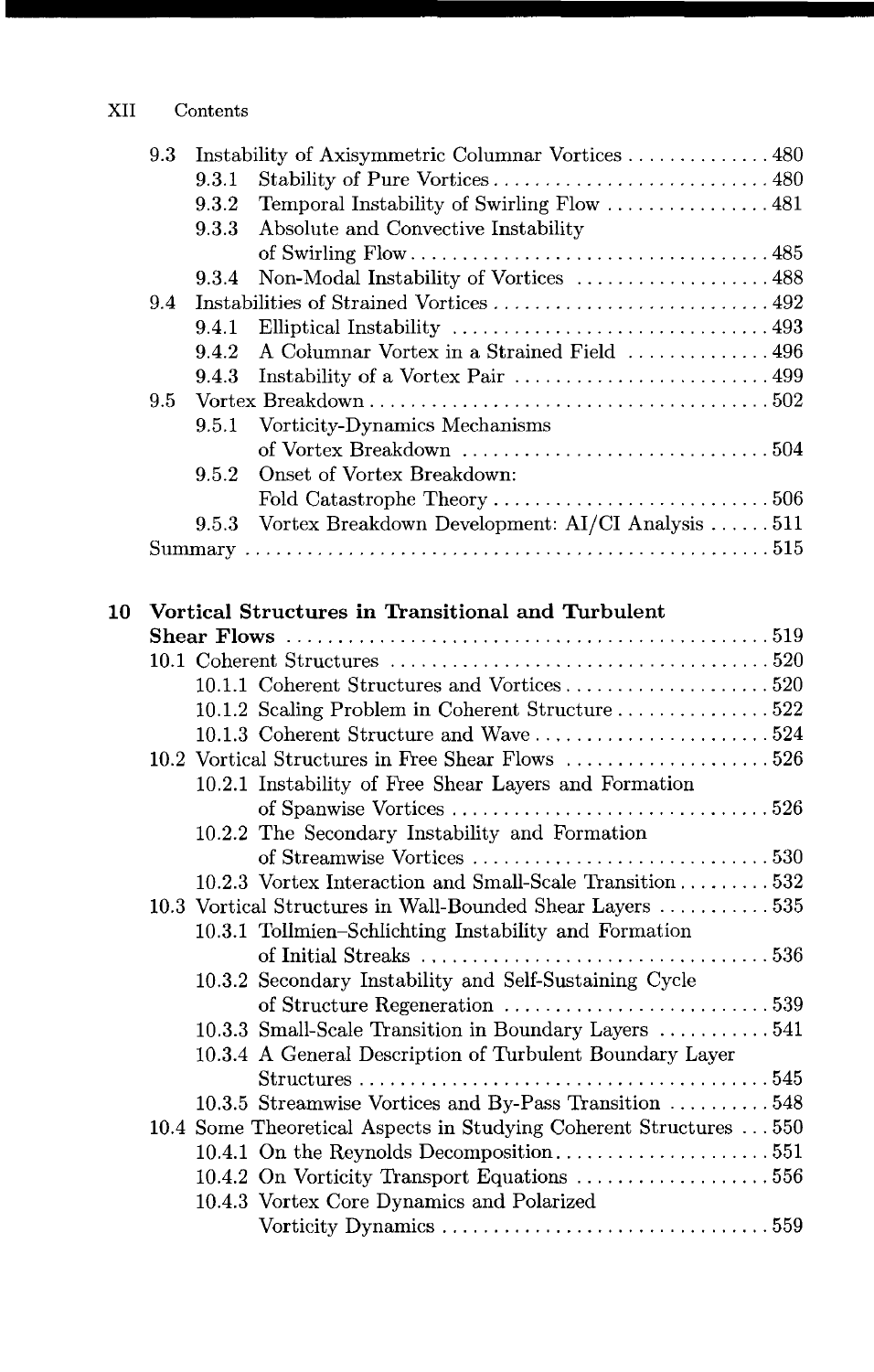## **Part IV Special Topics**

|    | 11 Vortical Aerodynamic Force and Moment587                     |  |
|----|-----------------------------------------------------------------|--|
|    |                                                                 |  |
|    | 11.1.1 The Need for "Nonstandard" Theories 588                  |  |
|    | 11.1.2 The Legacy of Pioneering Aerodynamicist  590             |  |
|    | 11.1.3 Exact Integral Theories with Local Dynamics 593          |  |
|    |                                                                 |  |
|    |                                                                 |  |
|    | 11.2.2 Diagnosis of Pressure Force Constituents 597             |  |
|    | 11.3 Vorticity Moments and Classic Aerodynamics 599             |  |
|    |                                                                 |  |
|    | 11.3.2 Force, Moment, and Vortex Loop Evolution 603             |  |
|    | 11.3.3 Force and Moment on Unsteady Lifting Surface  606        |  |
|    |                                                                 |  |
|    |                                                                 |  |
|    |                                                                 |  |
|    |                                                                 |  |
|    |                                                                 |  |
|    |                                                                 |  |
|    | 11.5.2 Multiple Mechanisms Behind Aerodynamic Forces  621       |  |
|    | 11.5.3 Vortex Force and Wake Integrals in Steady Flow  627      |  |
|    |                                                                 |  |
|    |                                                                 |  |
| 12 | Vorticity and Vortices in Geophysical Flows  641                |  |
|    |                                                                 |  |
|    | 12.1.1 Effects of Frame Rotation and Density Stratification 642 |  |
|    |                                                                 |  |
|    |                                                                 |  |
|    |                                                                 |  |